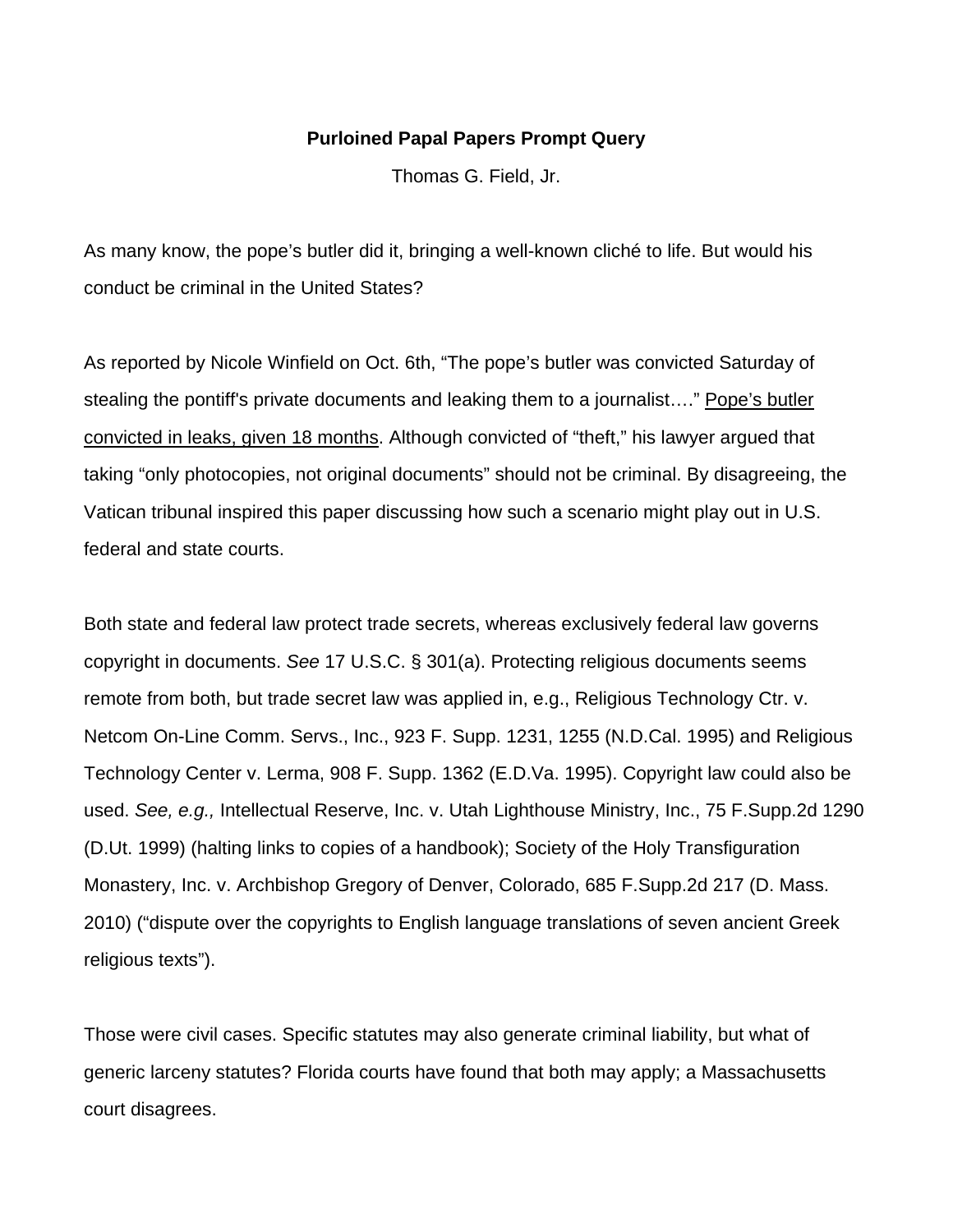In Regents v. Taborsky, 648 So.2d 748, 749 (1994), the Florida 2d District Court of Appeals recounts, "Taborsky [who took] laboratory notebooks containing proprietary and confidential research… was charged with… one count of second degree grand theft and… one count of theft of trade secrets." Following repeated refusals to return the notebooks and repeated revocation of probation, he was imprisoned. *See* Taborsky v. State, 659 So.2d 1112 (Fl.2dDCA 1995). On the first count, he could have served fifteen, and, on the second, five years. It is widely reported, however, that he that served only eighteen months, but two of those were on a chain gang.

Commonwealth v. Yourawski, 425 N.E.2d 298, 299 (Mass.1981), holds otherwise: "We do not read the definition of "property" in [the state's larceny statute], as reaching the property… alleged to have been stolen in this case." Because the property in issue was pirated music, the court may have sought to evade preemption under 17 U.S.C. § 301(a). *See id*. at 300 n.4. The ruling would nevertheless bar conviction for trade secret theft.

At the federal level, copyright and trade secret statutes both contain criminal provisions. *See*, respectively, 17 U.S.C. § 506 and 18 U.S.C. §§ 1831-39 (the Economic Espionage Act of 1996 (EEA)).

The EEA would not make the conduct such as the butler's criminal, however. Unless theft serves foreign interests, secrets must be "related to or included in a product that is produced for or placed in interstate or foreign commerce." § 1832.

Criminal copyright liability is more likely. 17 U.S.C. § 506(a)(1)(B) penalizes willful copying, within a 180-day span, of materials having "a retail value of more than \$1000." Although copies neither intended for sale, nor sold, have no "retail" value in the hands of owners, the value to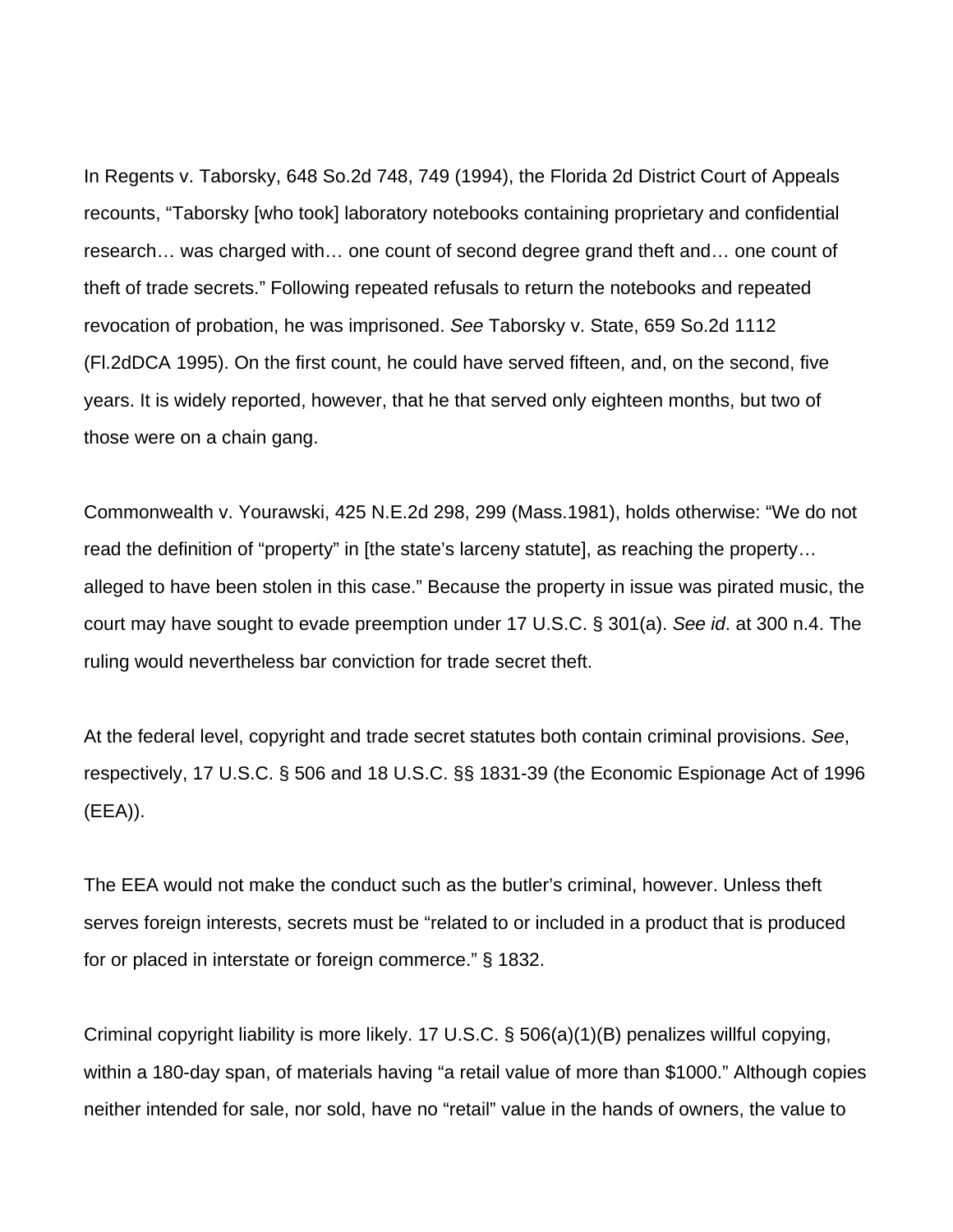transferees should satisfy the requirement.

What if subject-specific statutory requirements cannot be satisfied or prosecutors view their penalties as inadequate? That was addressed soon after *Yourawski* in Dowling v. U.S., 473 U.S. 207 (1985), another case involving music piracy. Although Dowling violated a version of § 506 that required financial gain, prosecutors also pursued apparently larger penalties under other statutes, only one of which was considered there.

*Dowling*, exploring liability under the National Stolen Property Act (NSPA), *id*. at 209 n.1, first notes that copyrights are not ordinary chattels: "The infringer invades a statutorily defined province…. But he does not assume physical control over the copyright; nor does he wholly deprive its owner of its use." *Id*. at 216-17. Next, the opinion finds NSPA liability problematic based on its language and origins. *Id*. at 218-22.

Last, the Court observes, "The history of copyright infringement provisions affords additional reason to hesitate…. Not only has Congress chiefly relied on an array of civil remedies to provide copyright holders protection against infringement, but in exercising its power to render criminal certain forms of copyright infringement, it has acted with exceeding caution." *Id*. at 221 (citations omitted). Moreover, *Dowling* notes, "The broad consequences of the Government's theory, both in the field of copyright and in kindred fields of intellectual property law, provide a final and dispositive factor against reading [the NSPA] in the manner suggested." *Id*. at 226.

The Court uses Harper & Row, Publishers, Inc. v. Nation Enterprises, 471 U.S. 539 (1985) (addressing unauthorized reproduction of President Ford's memoirs) to illustrate its concern: "[W]e would pause, in the absence of any explicit indication of congressional intention, to bring such conduct within the purview of a criminal statute making available serious penalties for the interstate transportation of goods 'stolen, converted or taken by fraud.'" 473 U.S. at 226.